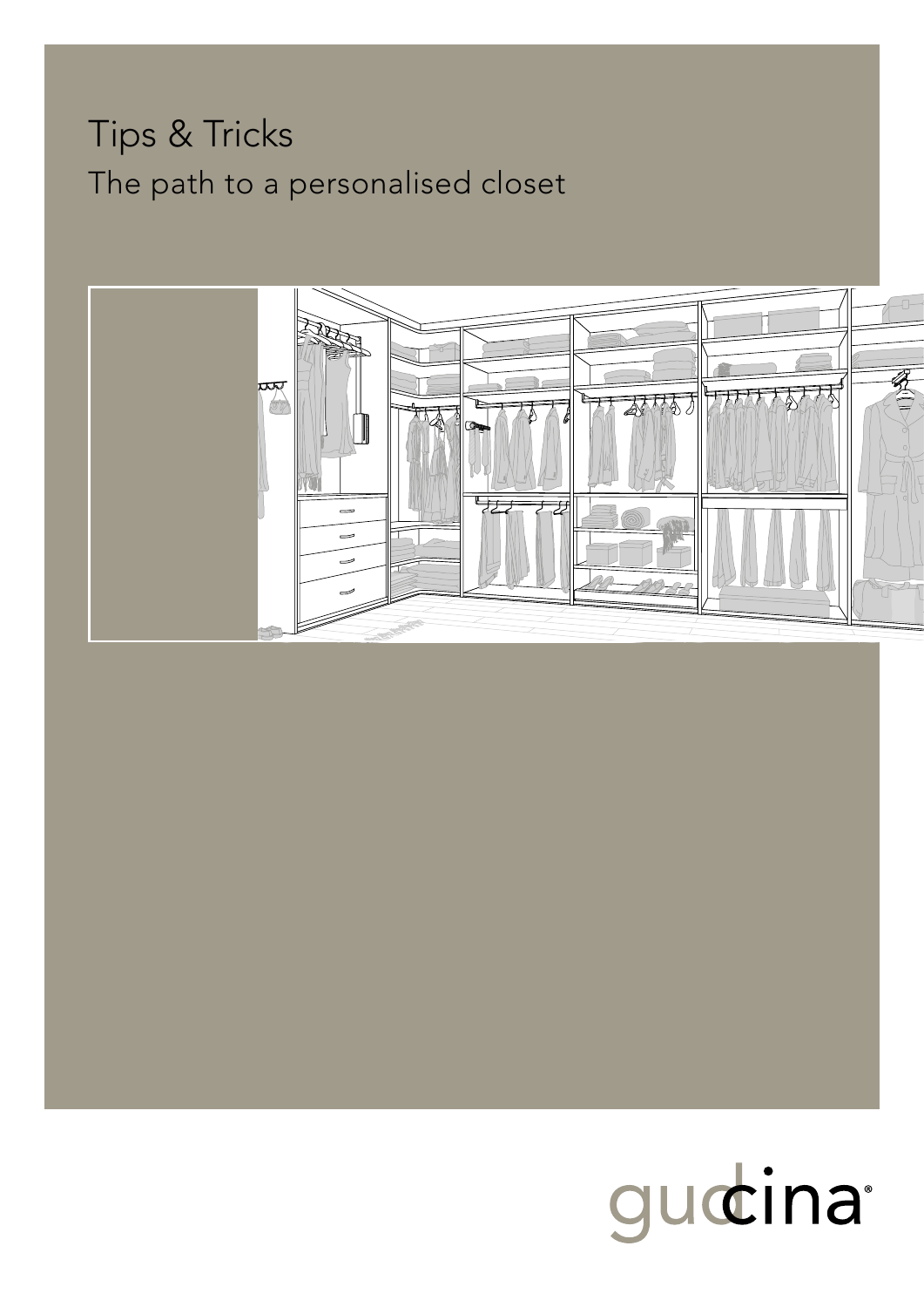## WHAT DO YOU WANT TO STORE? CALCULATE YOUR SPACE REQUIREMENTS!

This page includes a wealth of helpful information and advice to assist you in realizing your very own personalized, customer-built gudcina interior system.

It's worth taking a look inside your existing closet to simplify planning of your new one. Carry out a personal inventory, entering the items of clothing you need to store into the corresponding columns. How many meter of clothing rail do you need? Where are the clothes you wear every day? Do you use a lot of drawers or do you prefer to organize your clothes on shelves?

The following information will help you to calculate the space in your closet.

| Storage                | unit                                  | width           | height                   |              | shelf width shelf depth |  |
|------------------------|---------------------------------------|-----------------|--------------------------|--------------|-------------------------|--|
|                        | hanging on a clothing rail            |                 |                          |              |                         |  |
| suits / jackets        |                                       | $4 - 8$ cm      | 1 <sub>m</sub>           | $\geq 60$ cm | $\geq 50$ cm            |  |
| dressing gowns / coats |                                       | $4 - 8$ cm      | 1,50m                    | $\geq 60$ cm | $\geq 50$ cm            |  |
| blouses / shirts       |                                       | 4 <sub>cm</sub> | 1 <sub>m</sub>           | $\geq 60$ cm | $\geq 50$ cm            |  |
| pants                  |                                       | 5 <sub>cm</sub> | 70cm                     | $\geq 60$ cm | $\geq 50$ cm            |  |
| dresses                |                                       | 4 <sub>cm</sub> | 1,60 <sub>m</sub>        | $\geq 60$ cm | $\geq 50$ cm            |  |
| skirt suits / skirts   |                                       | $4 \text{ cm}$  | 80cm                     | $\geq 60$ cm | $\geq 50$ cm            |  |
| short coats            |                                       | $4-8$ cm        | 1,20m                    | $\geq 60$ cm | $\geq 50$ cm            |  |
| summer jackets         |                                       | $4 - 6$ cm      | 1 <sub>m</sub>           | $\geq 60$ cm | $\geq 50$ cm            |  |
| winter jackets         |                                       | $6 - 8$ cm      | 1 <sub>m</sub>           | $\geq 60$ cm | $\geq 50$ cm            |  |
|                        | lying or standing on shelves          |                 |                          |              |                         |  |
| bed linen              |                                       | 40 cm           | 10 <sub>cm</sub>         | $\geq 50$ cm | $\geq 50$ cm            |  |
| towels                 |                                       | 45 cm           | $7 \text{ cm}$           | $\geq 50$ cm | $\geq 50$ cm            |  |
| pants                  |                                       | 30 cm           | 3 <sub>cm</sub>          | $\geq 40$ cm | $\geq 50$ cm            |  |
| sweaters / cardigans   |                                       | 30 cm           | 3cm                      | $\geq 40$ cm | $\geq 50$ cm            |  |
| suitcases              |                                       | 90 cm           | 25 cm                    | $\geq 1m$    | $\geq 50$ cm            |  |
| T-shirts               |                                       | 24 cm           | $2,5$ cm                 | $\geq 30$ cm | $\geq 50$ cm            |  |
| 1 pair of flat shoes   |                                       | 20cm            | 7cm                      | $\geq 80$ cm | $\geq 50$ cm            |  |
| ironing board          |                                       | 30 cm           | 1,50m                    | $\geq 30$ cm | $\geq 50$ cm            |  |
|                        | stored out of sight in drawer inserts |                 |                          |              |                         |  |
| belts, rolled up       |                                       |                 |                          | $\geq 44$ cm | $\geq 56$ cm            |  |
| ties, rolled up        |                                       |                 |                          | $\geq 44$ cm | $\geq 56$ cm            |  |
| underwear              |                                       |                 |                          | $\geq 44$ cm | $\geq 56$ cm            |  |
| socks                  |                                       |                 | $\overline{\phantom{0}}$ | $\geq 44$ cm | $\geq 56$ cm            |  |

≥ = larger or equal to

#### THE PLANNING CHECK LIST

After reading our leaflet, please complete the check list and make a sketch of your closet application. Take both with you to the gudcina specialist dealer of your choice. Following a detailed consultation he or she will be able to help you realize your own interior design dream.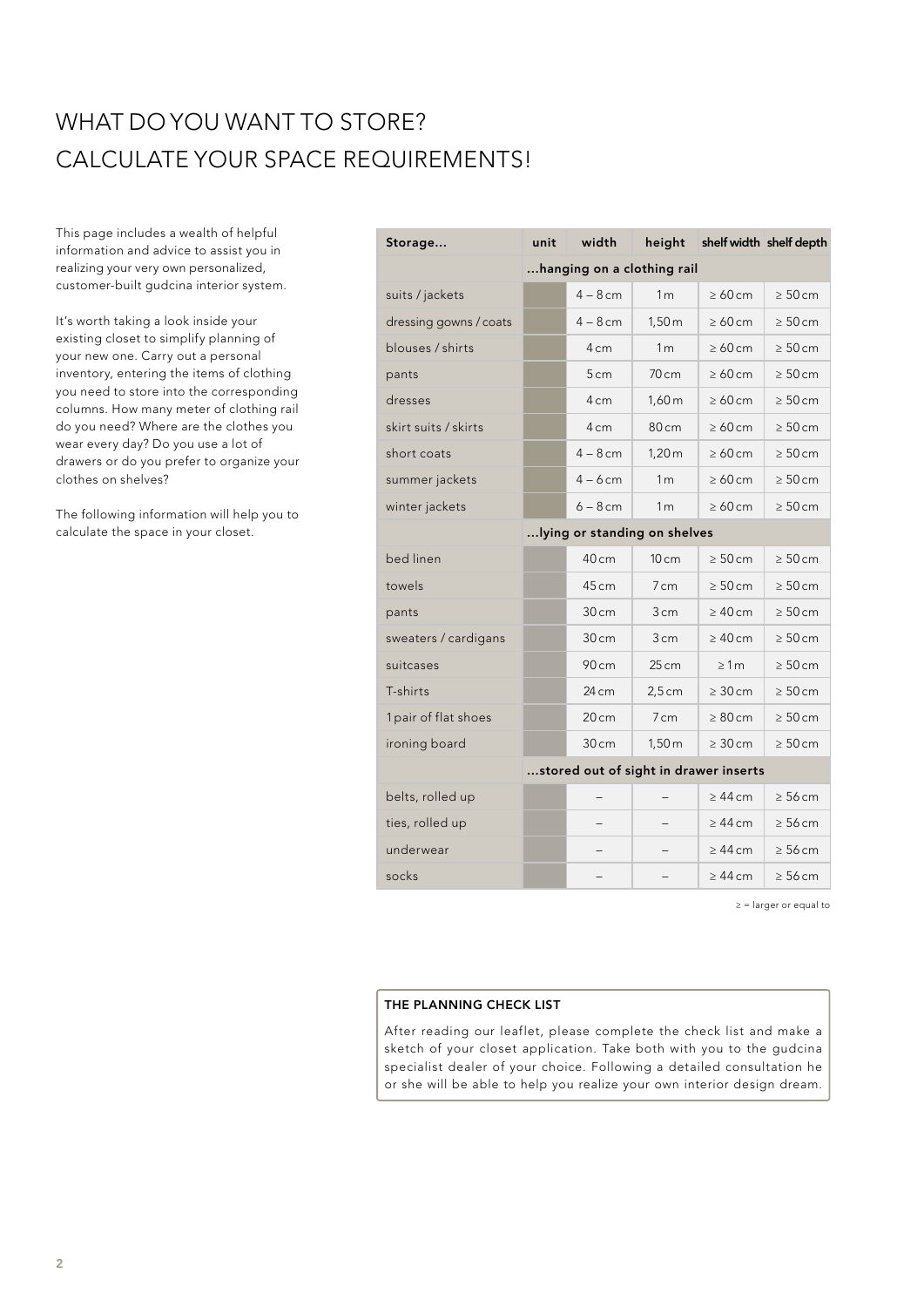## HOW TO PLAN YOUR USEFUL, ERGONOMIC STORAGE!



#### CLOSET HEIGHT AND DEPTH FOR COMFORT ZONES

Comfort zones – closet height

The various comfort zones (CF I – IV) are based on how tall the user is. Storage of clothing which is worn often or regularly should be planned in CF I and CF II. As we get older the location of comfort zones changes considerably. So it is all the more important that the planned interior system also fits your current circumstances. Accessories such as pull-outs, pull-out shelves, wire baskets or clothes lifts are particularly important in CF II to CF IV and can easily be retro-fitted in existing gudcina interior systems.



Comfort zones – closet depth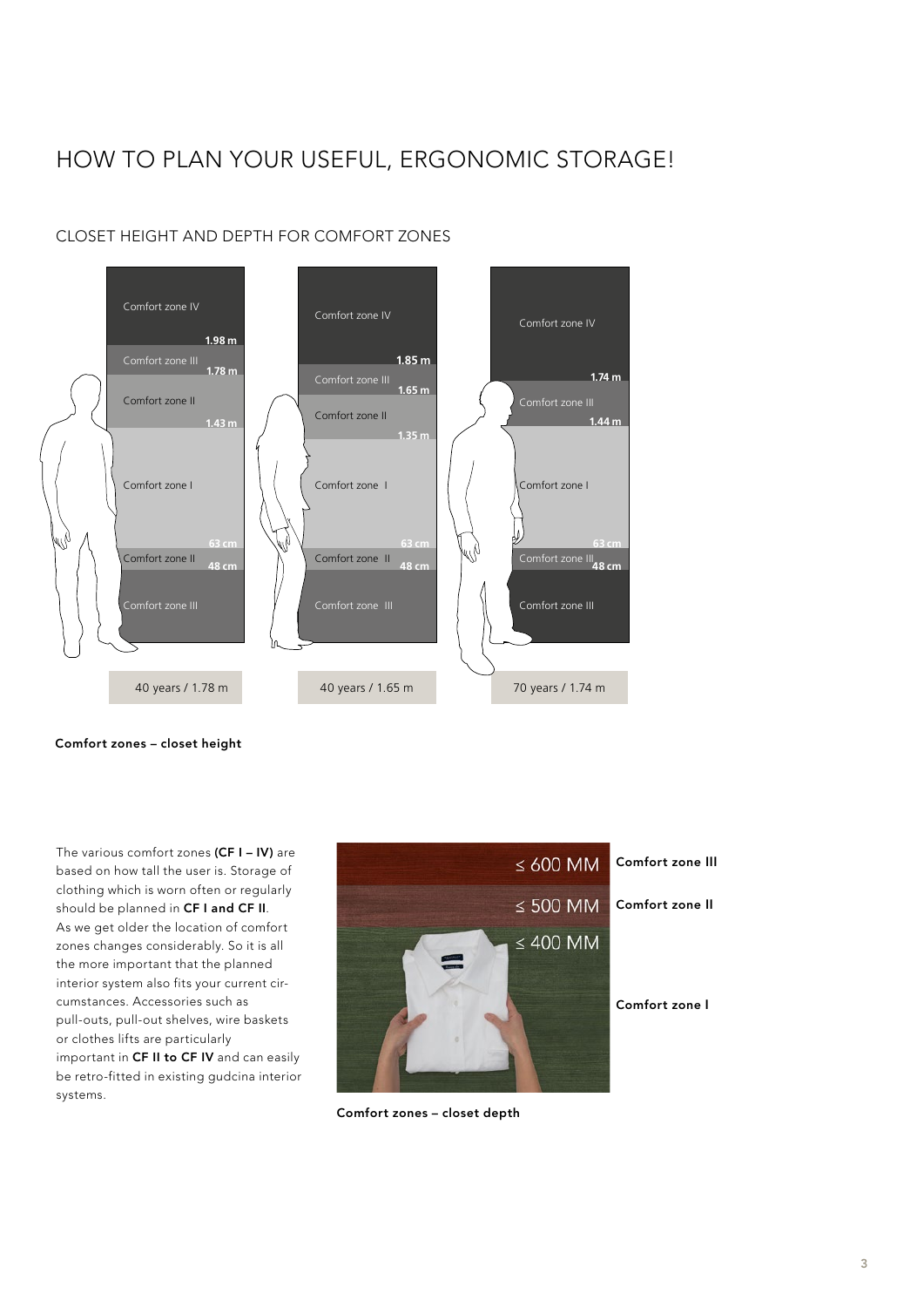



Sample closet (width approx. 4m, height approx. 2.40 m) Sample closet (width approx. 4 m, height approx. 2.40 m)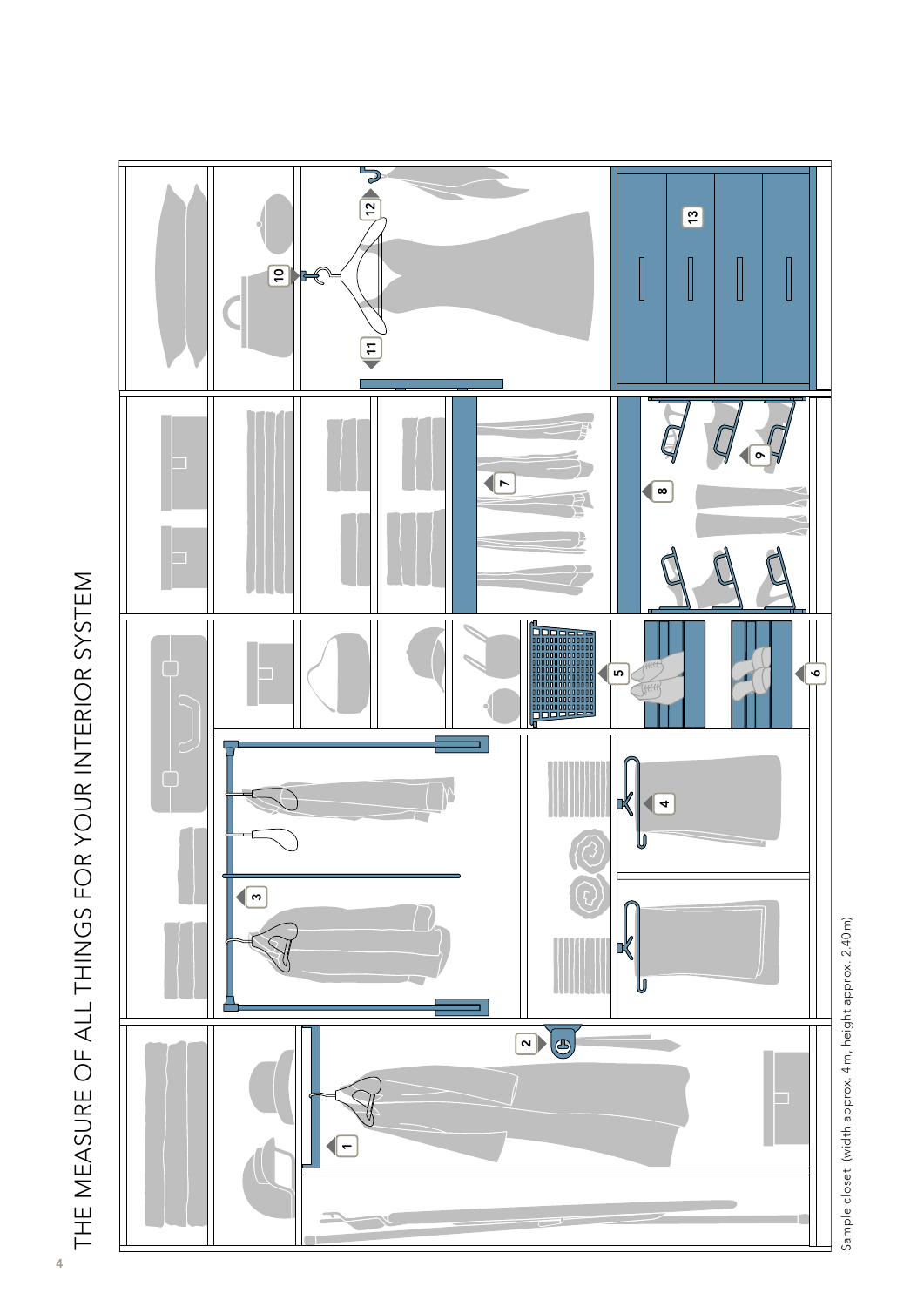#### $\boxed{1}$  CLOTHING RAIL:

1 meter of clothing rail can hold up to 25 blouses, shirts, dresses and skirts (4 cm per item of clothing). Ideal shelf heights are:

- 1.70 m for long dresses and coats
- 1.20 m for summer dresses and summer jackets
- $\blacksquare$  1.20 m for shirts and suits
- allow at least 50 cm shelf depth
- use corner clothing rails to make full use of a corner
- incl. plastic pilaster strips that enable clothes hangers to slide noiselessly on the clothing rail

#### $\begin{bmatrix} 2 \\ \end{bmatrix}$  PULL-OUT TIE RAIL:

Ideal for up to 32 ties in a small space.

- $\Box$  pull-out and with adjustable mounting depth
- $\Box$  standard mounting depth: 50 cm

### $\begin{bmatrix} 3 \end{bmatrix}$  CLOTHES LIFT:

The pull-down clothes lift is perfect for hanging up items of clothing in higher areas.

- possible shelf widths:  $44 \text{ cm} 1.19 \text{ m}$
- optimal mounting height:  $1 m 1.80 m$
- allow at least 50 cm shelf depth

#### $\boxed{4}$  PULL-OUT PANTS HANGER:

Can accommodate 9 pairs of pants.

allow at least 35 cm shelf width and at least 49 cm shelf depth

#### $\overline{\phantom{a}}^5$  PULL-OUT WIRE BASKET:

Ideal for storing for e. g. socks, hats, scarves and gloves. ■ mounting sizes: width 44.8 cm and dept

#### $6 \overline{\phantom{a}}$  ANGLED SHELVES:

Clearly arranged storage of shoes.

 $\blacksquare$  installation dimensions: width at least 20 cm and depth at least 35 cm

#### $\boxed{7}$  TROUSER PULL-OUT WITH FRONT FACING:

The width can be individually adjusted. Can accommodate up to 14 pairs of pants.

- front facing available in matching material
- allow between 50 cm 120 cm shelf width and at least 50 cm shelf depth

#### $\overline{8}$  PULL-OUT SHELF:

Suitable for storing, for e. g. freshly ironed clothes while putting them away.

 $\blacksquare$  allow between 50 cm - 1.2 m shelf width

#### $9$  SIDE PULL-OUT SHOE RACK:

Space-saving solution, enables storage of up to 10 pairs of shoes on 3 or 5 levels.

- n height-adjustable levels make it also possible to store boots
- allow at least 50 cm shelf depth



#### $\boxed{10}$  PULL-OUT CLOTHING RAIL:

For economic storage of clothing in shallower closets.

allow at least 25 cm shelf depth

## $\boxed{11}$  MIRROR:

Pull-out swivel mirror (available in 2 heights) with minimum space requirements.

allow at least 48 cm shelf depth

#### <sup>12</sup> HOOK STRIP:

Accommodates up to 5 shawls, silk scarves or belts. allow at least 35 cm shelf depth



We offer many different drawer variations in custom-built sizes to equip your interior system.

- featuring full extension, soft stop, drawer front, additional side panels and different handle options
- n available with wood or glass fronts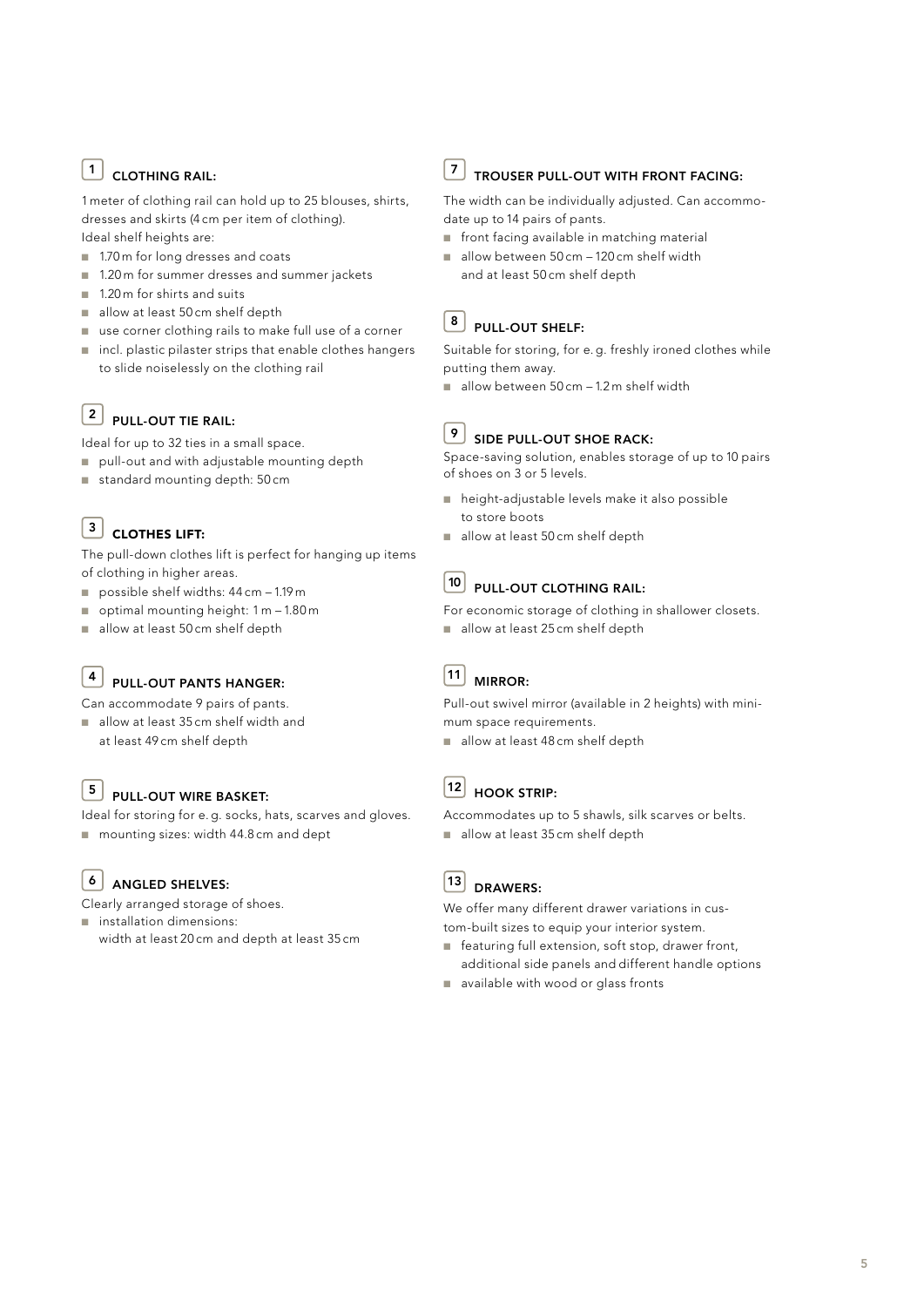## YOUR PLANNING CHECK LIST

| floor area of the room in m <sup>2</sup> |                   |
|------------------------------------------|-------------------|
| room height in m                         |                   |
| windows                                  | yes     no        |
| doors                                    | yes     no        |
| baseboards                               | yes<br>no         |
| radiators                                | $ $ yes $ $<br>no |
| power points                             | yes<br>  no       |
| Is the floor uneven?                     | yes<br>no         |
| floor covering                           |                   |
|                                          |                   |
| other                                    |                   |
|                                          |                   |
|                                          |                   |
|                                          |                   |

Before meeting with your gudcina specialist detailer to discuss concrete details we recommend that you compile a floor plan sketch (see page 7) of the space and your desired interior system application taking into consideration the following basics:

- n include all windows and doors specifying which direction they open in
- $\Box$  include anything which is unusual for example projecting walls, chimneys, etc.
- $\blacksquare$  where sloping ceilings are concerned give approximate measurements if possible

This check list with the planning sheet overleaf can also be downloaded at www.gudcina.com.

#### What are the space dimensions? What should your interior system be like?

recess and corner solution walk-in side sloped ceiling

rear sloped ceiling

Another insight into the gudcina products can be found in our brochure "Technology" under www.gudcina.com.

Have you already decided on interior system accessories or a surface? If so, which ones?

| accessories |
|-------------|
|             |
|             |
|             |
|             |
| surface     |
|             |

To see all currently available panels and surfaces visit: gudcina.com/gudcina\_panels.pdf

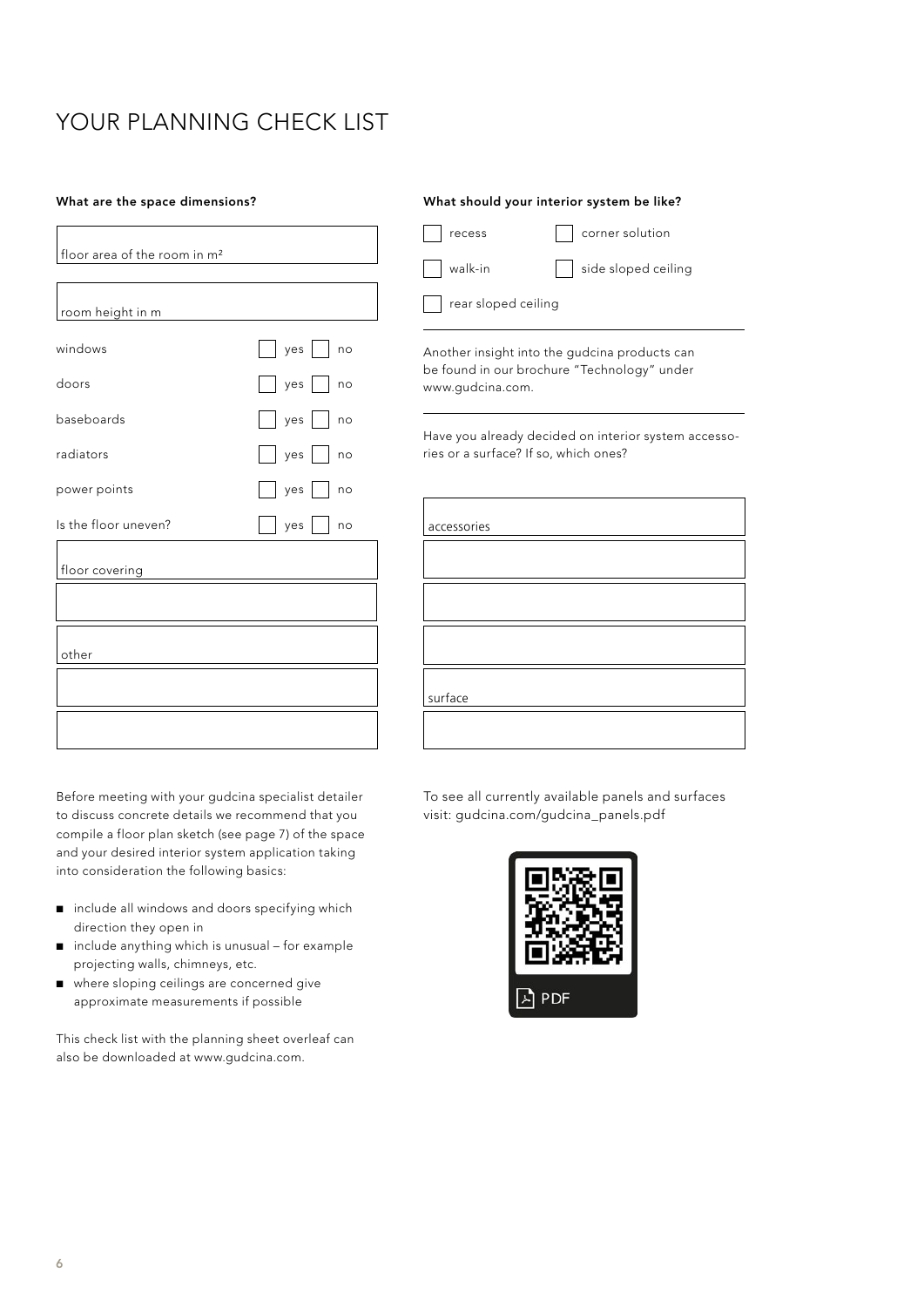